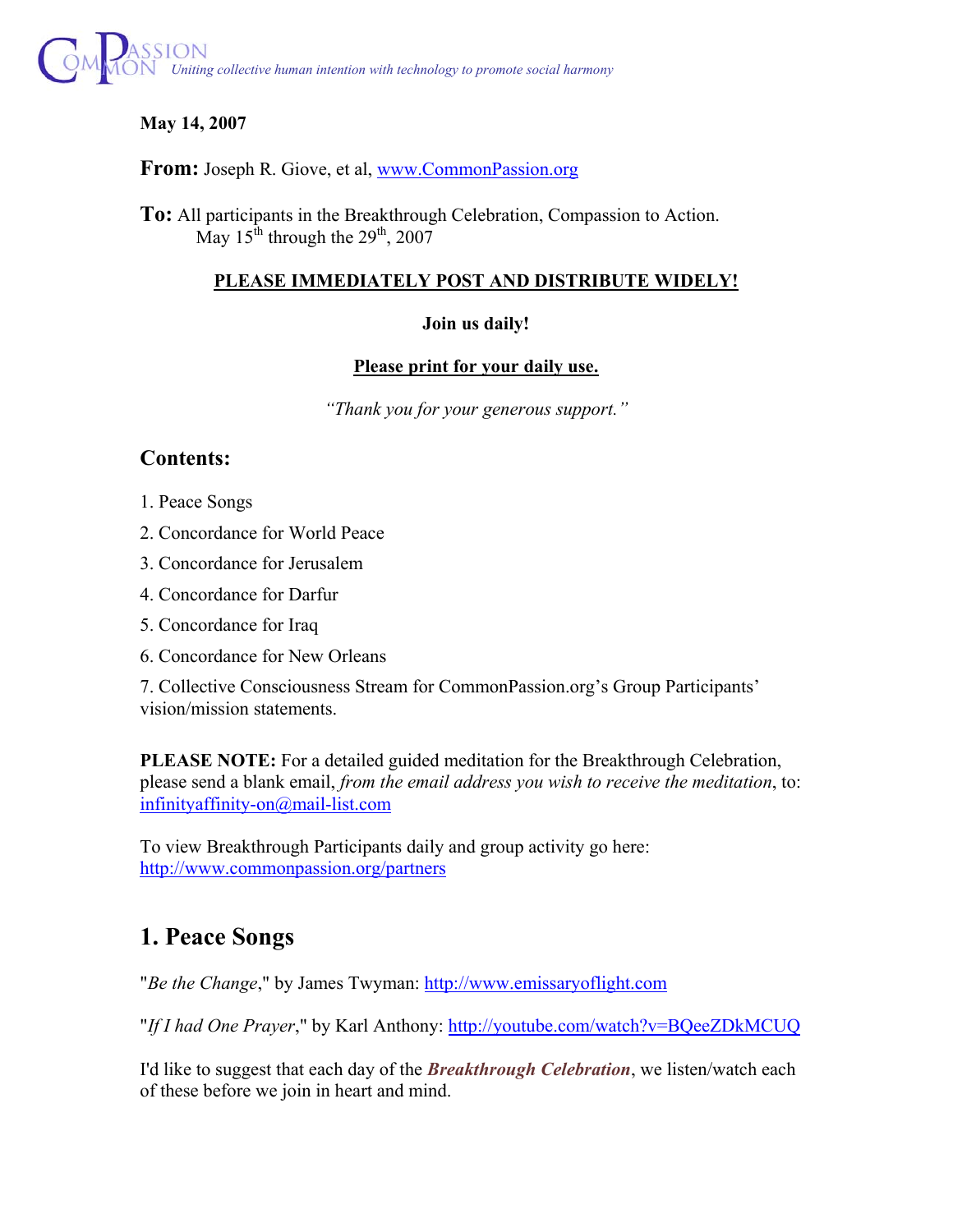**2. Concordance for World Peace** (May also be held with specific geographic areas in heart-mind.)

"I relax into the presence of pure love, peace and harmony…in and around me. Peace prevails! Thank you Creative Presence for the feeling of oneness shared \*now\* in the hearts and minds of all life, all matter, water and form, and in Mother Earth herself. I flow in my days with love and compassion in my heart, peace and calm in my mind, balance in my step, and a sparkle of oneness in my smiling eyes."

# **3. Concordance for Jerusalem**

## **Concordance:**

"I am One Heart, One Mind, One Love, with infinite variety and diversity of expression, all operating in a heart-space of compassion, forgiveness and oneness."

## **Background/Visualization/Prayers:**

The heart of the world lies within Jerusalem and she calls us, the disciples of the light, to come and gather around her in a unified, huge human hug. This powerful hug around the heart chakra of the earth quickly spreads through the web of love, igniting the heart energy all around the world. Over 5,000 people will physically be in Jerusalem hugging the Old City, and 10,000, 15,000 (and probably many more) will be hugging her in spirit.

Suggested visualization: People of Palestine, Israel, Lebanon and Syria, with the two sons of Abraham, Ishmael and Isaac, leading them, all holding hands while they form a vertical line on the east coast of Mediterranean. Walking towards the beach, they look at the descending sun as a symbol of bad days passed by. As the sun sets, these bad feelings, resentments and hatreds are released. They now feel compassion, unity and oneness as they hug each other, the Old City of Jerusalem, the Heart Chakra of the Earth, and the Earth herself.

# **4. Concordance for Darfur**

### **Concordance:**

"I am…wisdom, right use of power, forgiveness, right-action, collective strength, overflowing heart and love, healing, solace, sustenance, safety, security and transformation in light, love and service…NOW."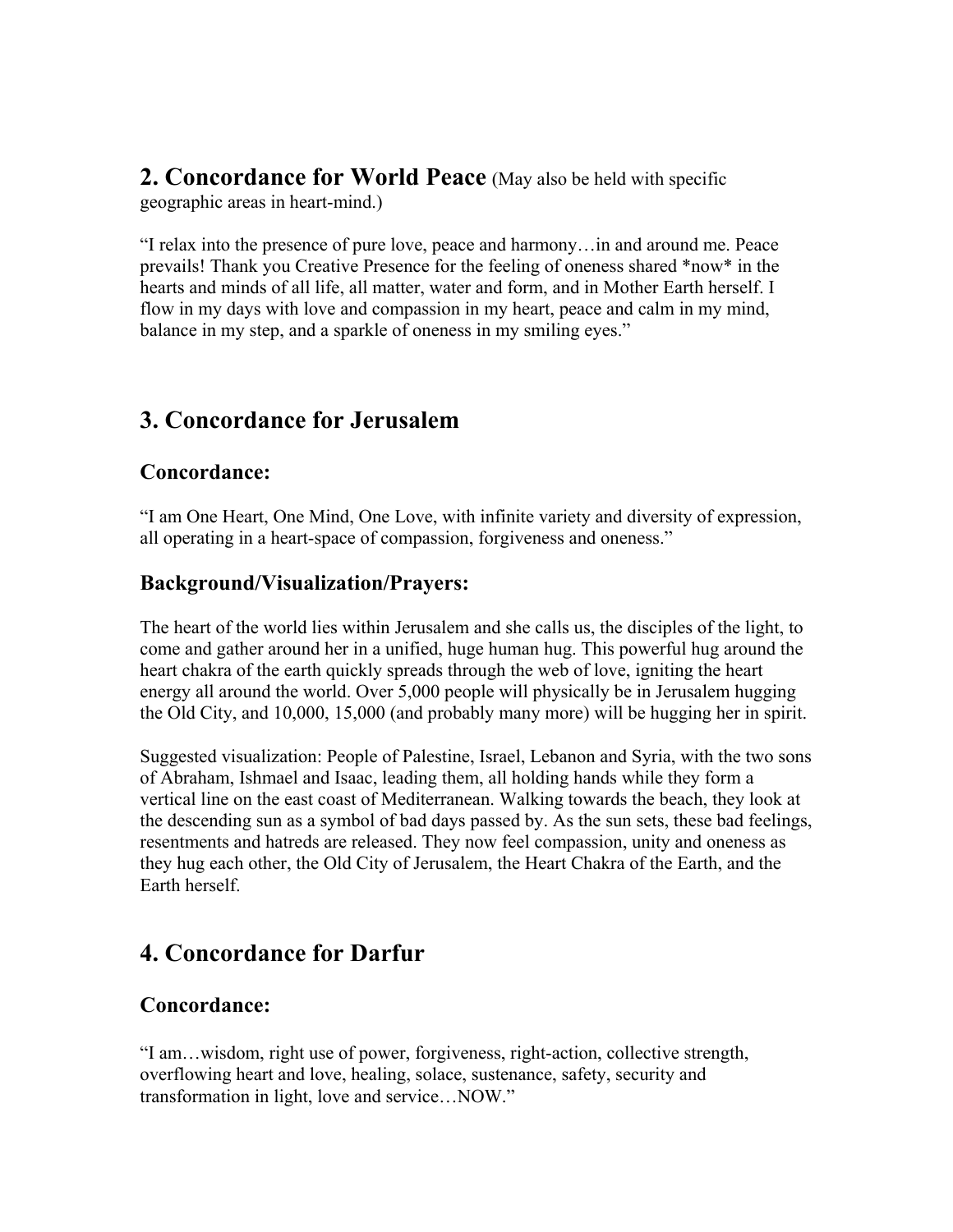## **Background/Visualization/Prayers:**

#### **A prayer for Darfur from the Muslim community**

**Shaykh Ibrahim Mogra, chairman of interfaith relations committee at the Muslim Council of Britain, has written this prayer for Darfur.** 

#### **Bismillahi rahmaan iraheem**

Verse 104 in Surah Al Imran of the holy Quran says that:

'And let there arise from amongst you, a nation which invites to goodness, enjoins what is right and forbids what is evil. Such are they who are successful.' (3:104)

O' God! Let us here today be the people that invite to goodness, enjoin right, and forbid evil. O' God! in you is the best consolation against any calamity, in you is substitute for every loss, and replacement for anything sorely missed.

O' God! we trust in You, seek Your aid, and are hopeful of Your mercy.

O' God! All Knowing, All Seeing, All Hearing, we ask you to comfort the hearts and minds of the people of Darfur, to give them patience, strength and solace. To give them hope, faith and light.

O' God! we ask you to alleviate the oppression and end the atrocity. We ask that the killing stops, the bloodshed ends, that women and children are safe and healthy and happy.

O' God! protect the people, and protect their helpers. Give the people of Darfur back their homes, their families, their communities, their humanity, and their hope and dreams for the future.

O' God! put an end to the violence, the horror, the rape, the starvation, disease and mass slaughter of innocent victims.

O' God! we ask that the international community wakes up in the face of crisis and acts quickly, and that a humanitarian crisis is not permitted.

O' God! we ask that further genocide is prevented and that the world does not stand by and witness another holocaust, another Rwanda, or another Bosnia.

O' God! we ask you to give our leaders wisdom, and the ability to use their power for good and not evil.

O' God! forgive our selfishness, and enable us to feel Darfur's pain, and enable us to (believe that we can) make a difference, and stand united and strong in the face of adversity.

O' God! give us greater understanding, greater empathy, and the power to remember.

O' God! purify our hearts and souls, banish racism and pride from our being.

#### **Prayer for the people of Darfur by Rabbi Janet Burden**

Av Ha-rachamim, Source of Compassion, You have created all your children in the Divine image. We are called upon to recognize Your essence in our fellow human beings and to hold their lives as sacred.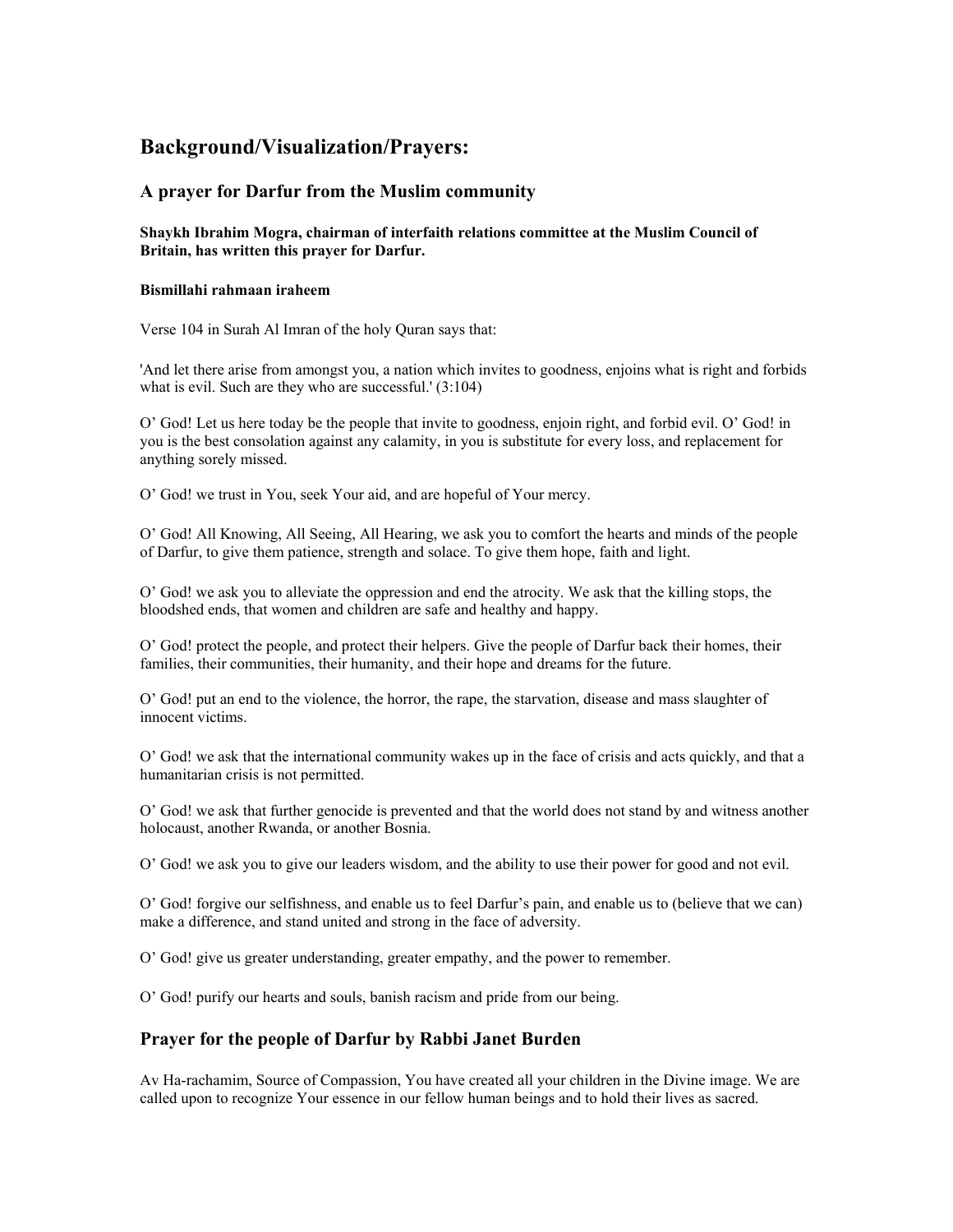Your Torah teaches that we must not stand idly by the blood of our neighbors, nor turn away from their suffering. We are commanded to seek peace and pursue it – not just for ourselves, but also for all peoples. And so we pray:

Eternal God of truth and justice, grant wisdom to the powerful, that they may use their power to protect those who live in fear for their lives. Help those who govern remain ever mindful of the plight of the vulnerable. Give them the courage to act justly.

O God, You support the falling and who lift up those who are bowed down. You are ever present in the healing powers that You have implanted within Your creatures. Help those who remain in either physical or emotional pain, and may the sufferings of the afflicted soon be ended.

#### **Chief Rabbi Sir Jonathan Sacks**

Be with those who are working for peace, Or tending the sick, Or bringing food to the hungry, Or shelter to the homeless, Or hope to those are close to despair.

O God of justice and love, Let us not be indifferent To the cry of the persecuted And the tears of those who have seen Their homes, their families and their communities destroyed.

And may their plea and their plight Reach the ears and hearts of those who have it in their power To bring peace to a troubled region And aid to a devastated people.

#### **Archbishop Desmond Tutu**

We pray that those who are causing death and misery in Darfur will turn away from racism and violence – may they be forgiven when they turn to You for guidance instead;

**Teach us** to rejoice in all the things we have in common and respect each others' differences;

**We pray** that people everywhere will strive to live in peace, tolerance, and respect, no matter what their faith or race - may we gain the wisdom, grace, and generosity of spirit to overcome our differences and live as one.

# **5. Concordance for Iraq**

### **Concordance:**

"I am generous spirit of familial love and acceptance, blessed by peace and forgiveness, a soft heart overflowing with love, and a constant recognition of common humanity."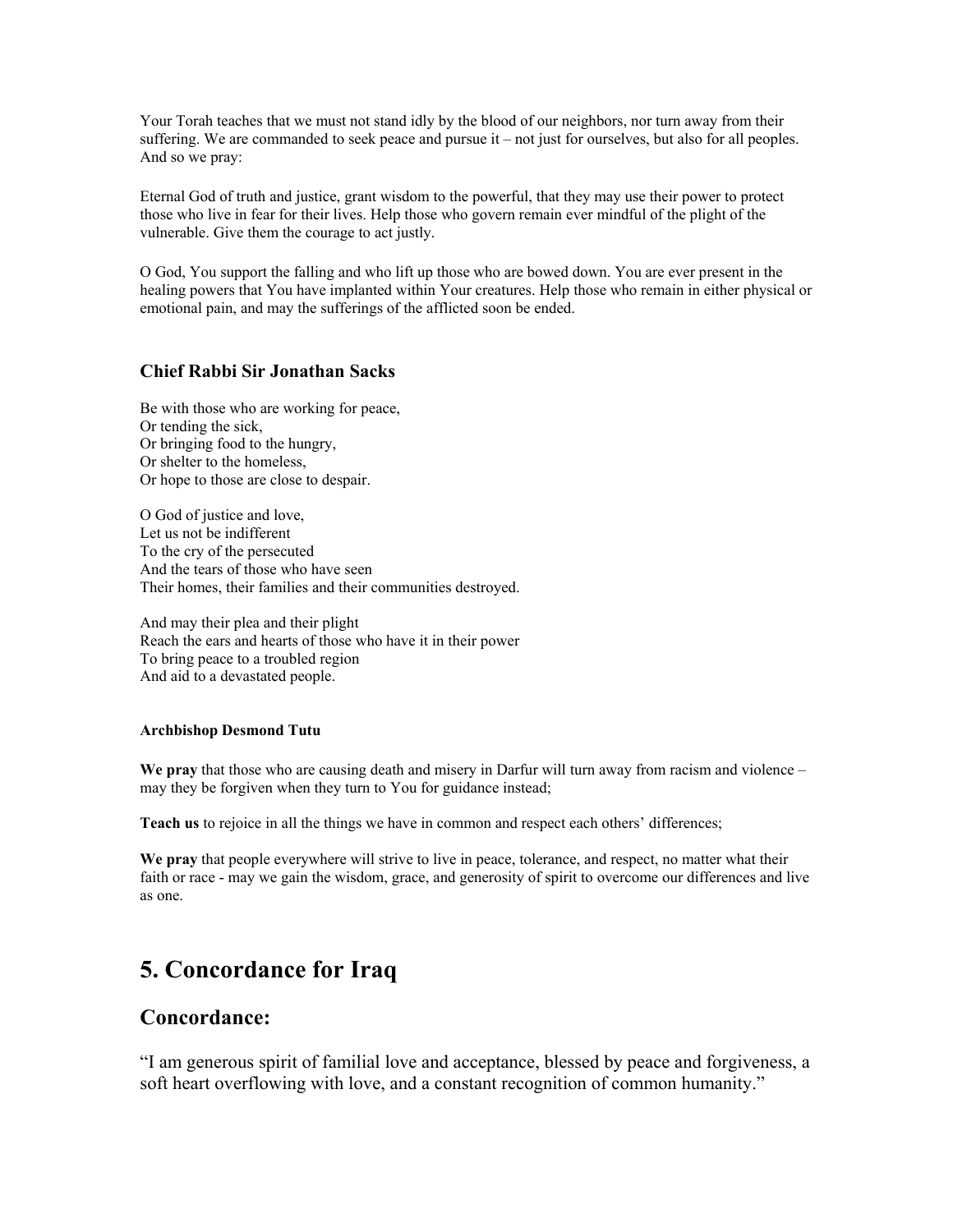## **Background/Visualization/Prayers:**

### **Prayer for Peace with Iraq**

Lord of hope and compassion, Friend of Abraham Who called our father in faith to journey to a new future, We remember before you the country of Iraq from which he was summoned Ancient land of the Middle East, realm of the two rivers, Birthplace of great cities and of civilization. May we who name ourselves children of Abraham, Call to mind all the peoples of the Middle East who honor him as father. Those who guard and celebrate the Torah, Those for whom the Word has walked on earth and lived among us Those who follow their prophet, who listened for the word in the desert And shaped a community after what he heard. Lord of reconciliation, God of the painful sacrifice uniting humankind We long for the day when you will provide for all nations of the earth your blessing of peace. But now when strife and war are at hand, help us to see in each other a family likeness, our inheritance from our one father Abraham. Keep hatred from the threshold of our hearts, and preserve within us a generous spirit which recognizes in both foe and friend a common humanity. This we ask in the name of the one who came to offer us the costly gift of abundant life. (In Arabic Abraham is often called "El Khalil" which means 'the Friend [of God]'. Ur and Haran, the cities from which, according to Genesis, Abraham was summoned by God both lie within the territory of modern Iraq.) (Alan and Clare Amos) Iona Community – http://www.iona.org.uk/

# **6. Concordance for New Orleans**

## **Concordance:**

"We connect in Light, as ONE, for the Transformation and Healing of New Orleans. I am pure in heart, mind and spirit, and live my truth with courage, integrity and strength."

# **Background/Visualization/Prayers:**

New Orleans is in dire need of healing, as are many places. It might be convenient to ascribe a disaster such as has befallen New Orleans to karma or "God's purification." But this is also a lazy, insensitive and counter-productive to helping our down-trodden, hungry and hopeless brothers and sisters of New Orleans. The tragedy in New Orleans is far from over. In researching for the New Orleans' Concordance, I was amazed I could find no prayers for New Orleans. If you know of any, please send them to me.